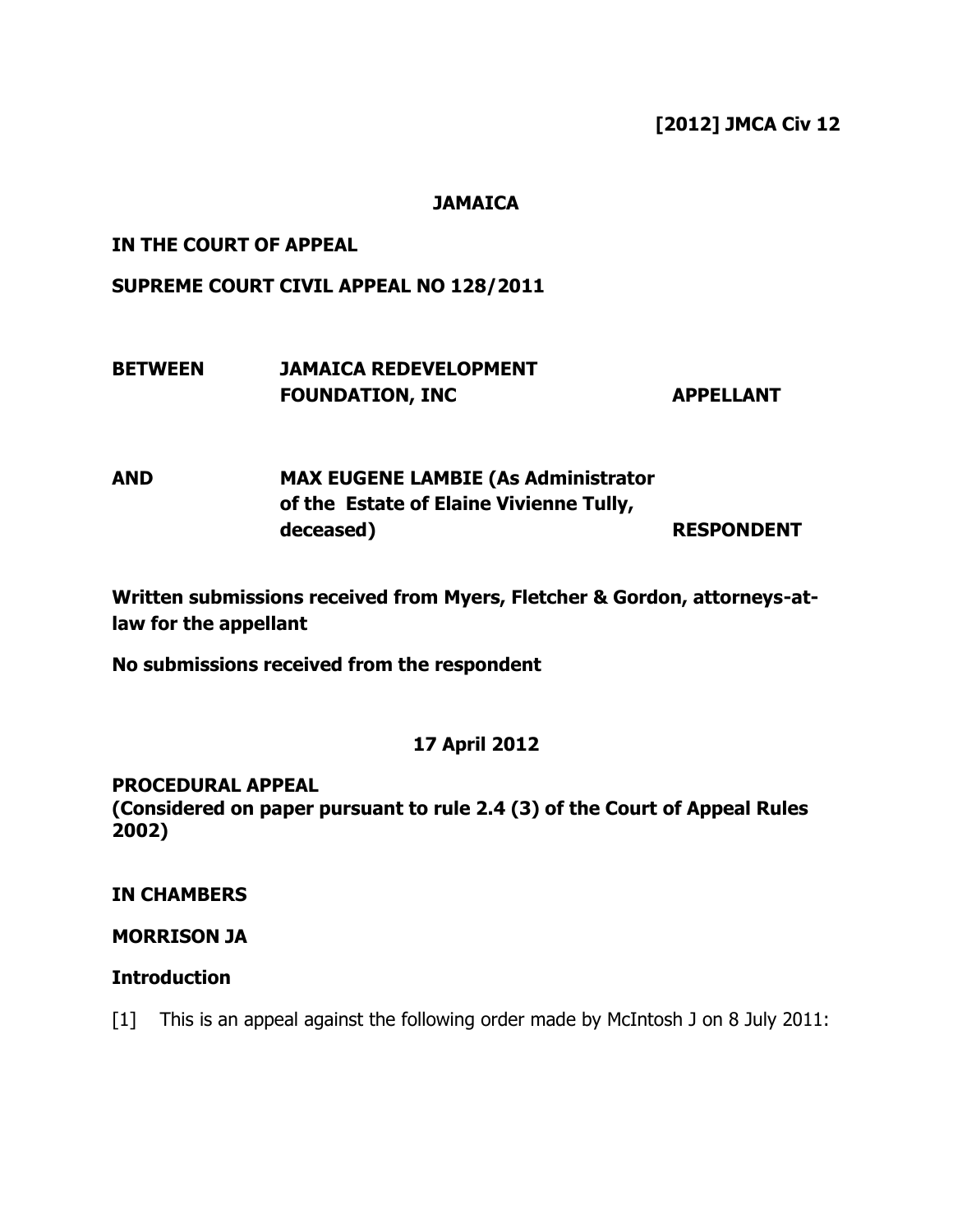- "1. Marva Lambie and Lisa Lambie be appointed representatives in the Estate of Max Lambie for the purposes of these proceedings.
- 2. Case Management Conference to be on February 3, 2012 at 11:00 am for half an hour.
- 3. Leave to appeal refused."

[2] Leave to appeal having been refused by the learned judge, the appellant moved this court for leave, which was granted on 1 November 2011. The appellant duly filed notice of procedural appeal on 15 November 2011, accompanied by its written submissions and a bundle of supporting authorities, and these documents were served on the respondent on the same date. On 3 December 2011, no response having been received from the respondent, I directed the Registrar to advise the respondent's attorneys-at-law of my intention to deal with the matter on paper and that they should file written submissions in answer to the procedural appeal, no later than 19 December 2011. Despite confirmation of delivery of notice of these directions to the respondent's attorneys-at-law (on 7 December 2011), no submissions have been filed by them or by anyone else on the respondent's behalf.

#### **Background**

[3] The background to this matter can be shortly stated. Ms Elaine Vivienne Tully ('the deceased') died intestate on 18 June 2001, leaving no spouse, issue or parents. On 5 November 2002, the Supreme Court granted Letters of Administration in the deceased's estate to the respondent, who was her first cousin (his mother, Edith Lambie, who predeceased her, having been the aunt of the deceased). The deceased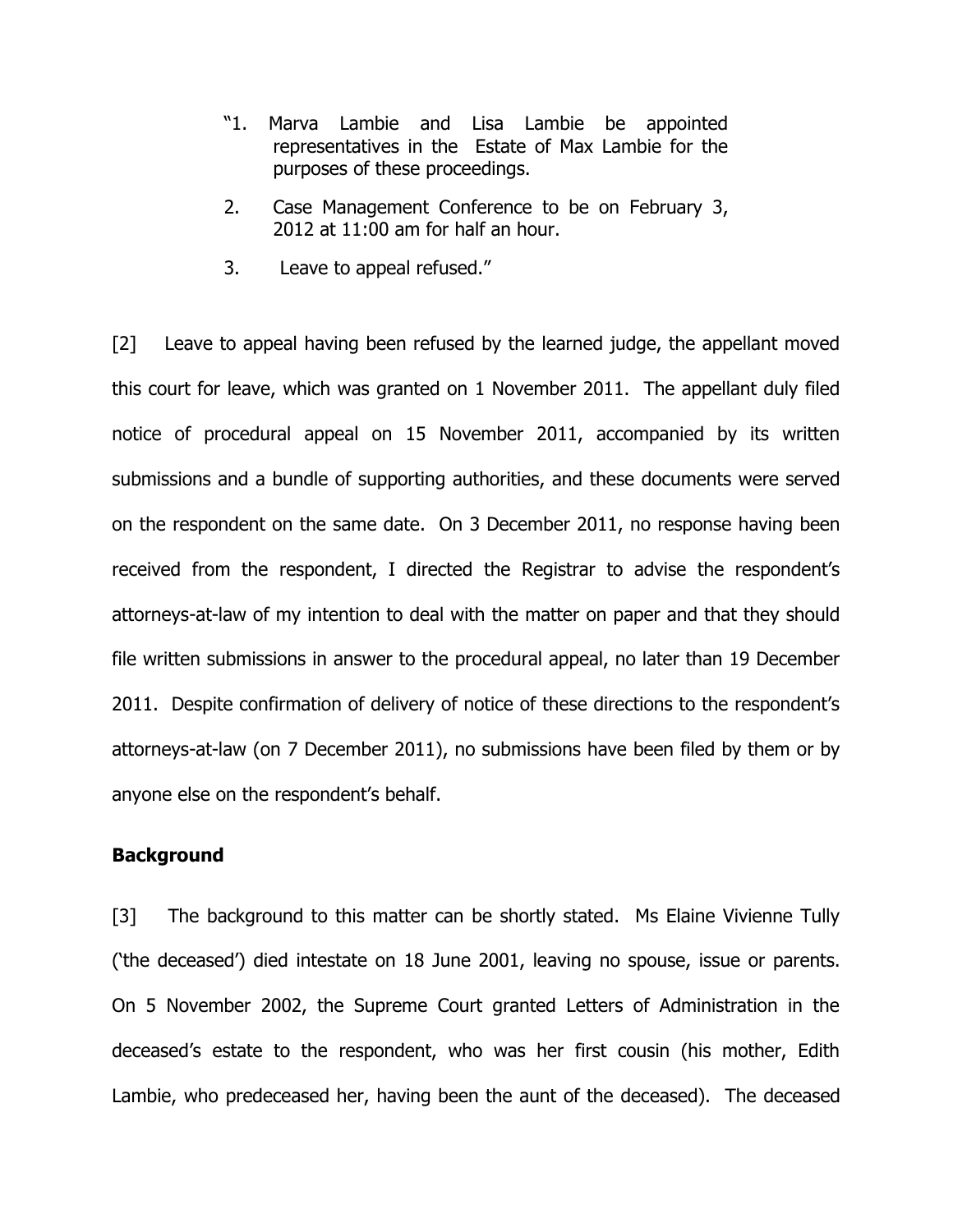was at the time of her death the sole proprietor of property originally registered at Volume 1256 Folio 383 of the Register Book of Titles. This property, which has since been subdivided, is now comprised in certificates of title registered at Volume 1324 Folios 107 through 117 of the Register Book of Titles and the appellant is the registered mortgagee, as successor to the original mortgagee, Workers' Savings and Loan Bank ('WSLB'), of the properties contained in the several certificates of title.

[4] In the Supreme Court action with which this appeal is concerned, the respondent alleged that the mortgages were fraudulently obtained by WSLB and are accordingly null and void as against the deceased's estate, while the appellant maintains that it is entitled to the benefit of the mortgages, as a bona fide purchaser for value of the debt and receivables of WSLB and as the registered proprietor of the mortgages.

[5] On 4 May 2010, while this claim was still pending, the respondent died, also intestate. By notice of application for court orders filed on 12 May 2011, Marva and Lisa Lambie, who are said to be the wife and daughter of the respondent respectively, made an application to the court to be "appointed representatives in the Estate Max Lambie". The application, which was purportedly made pursuant to Part 21 of the Civil Procedure Rules 2002 ('the CPR'), was made on the ground that, since the respondent's death, "the matter presently before the court could not continue and as a result it is necessary to appoint representative[s] of the Estate…in order for the matter proceed [sic] in court".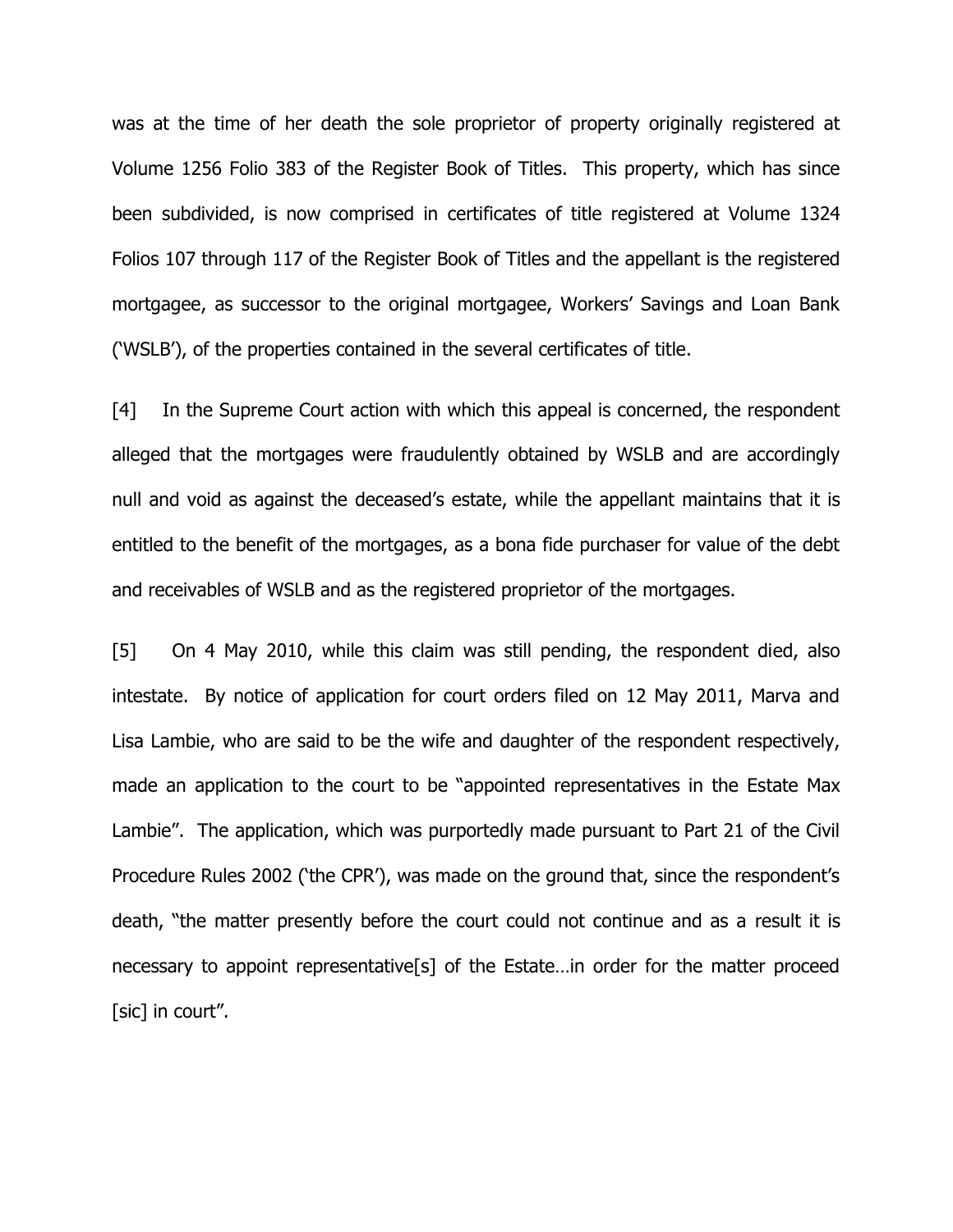### **What the judge found**

[6] This is the application that was granted by McIntosh J on 8 July 2011 and is the subject of this appeal. Although there are no written reasons from the learned judge himself for his order, a note of his reasons given orally, which was taken by counsel for

the appellant indicates that the judge said the following:

"I made the appointment so the matter can be dealt with since it has been pending since 2003. It has been stymied because of various applications by the defendant, who has shown no indication that it wants the matter tried.

For the matter to be proceeded with there needs to be a claimant.

The only relevant persons who can be appointed must be representatives of the party who was carrying on the matter on behalf of the deceased's estate.

Further, this court views with horror the fact that this matter has been languishing in the courts since  $2003 - it$  needs closure.

At this point in time, with a case management conference set for February 2012, in all likelihood there won't be a trial before 2013. Even if there is a trial in 2012, the matter will have been before the court for at least 9 years."

# **The grounds of appeal**

[7] By its notice of procedural appeal filed on 15 November 2011, the appellant

challenges this order on a number of grounds (13 in all), which are very helpfully

summarised in its written submissions in support of the appeal as follows:

### "(a) **Section 2 of the Law Reform (Miscellaneous Provisions) Act**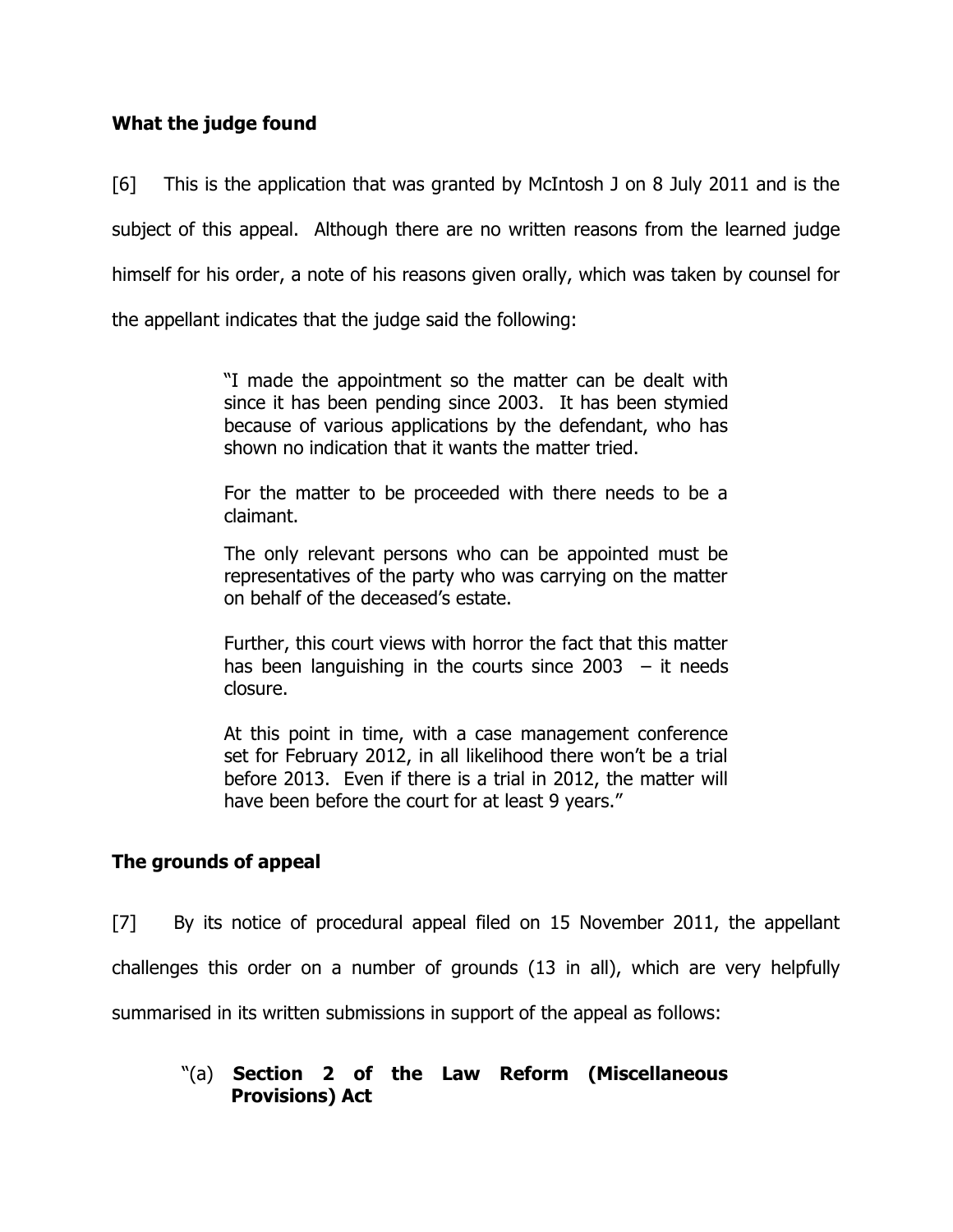The claim below survives only for the benefit of Elaine Tully's estate, not the estate of Max Lambie.

### (b) **There is no Chain of Representation**

There is no Chain of representation for administrators. Marva and Lisa Lambie cannot be placed in Max Lambie's shoes.

(c) **Sections 4 & 5 of the Intestate's Estates and Property Charges Act** The only proper beneficiaries of Elaine Tully's estate are

those who qualify under sections 4 and 5 and neither Marva nor Lisa Lambie are so qualified to benefit.

### (d) **Procedural Misapplication**

Part 21 of the CPR is inapplicable to the instant case. The requirements of Part 21 of the CPR are, in any event, not met in this case. Alternatively, there was insufficient evidence before the court to enable it to properly assess whether or not it did apply. Rules 19.3 and 68.61 are the rules applicable to this case. None of the requirements under those rules is met in this case.

(e) **The Administrator-General's Act** The order exceeds the court's proper jurisdiction and contravenes sections 12 and 46 of this Act."

# **Issue (a) – for whose benefit did the deceased's cause of action survive?**

[8] On this issue, I was referred by counsel for the appellant to section 2 of the Law Reform (Miscellaneous Provisions) Act, which provides, so far as is relevant, that "on the death of any person…all causes of action subsisting against or vested in him shall survive against, or, as the case may be, for the benefit of his estate". It follows from the plain language of the section that, as counsel submitted, the effect of its operation in the instant case is that the cause of action in respect of which the action in the court below was brought by the respondent was one that survived for the benefit of the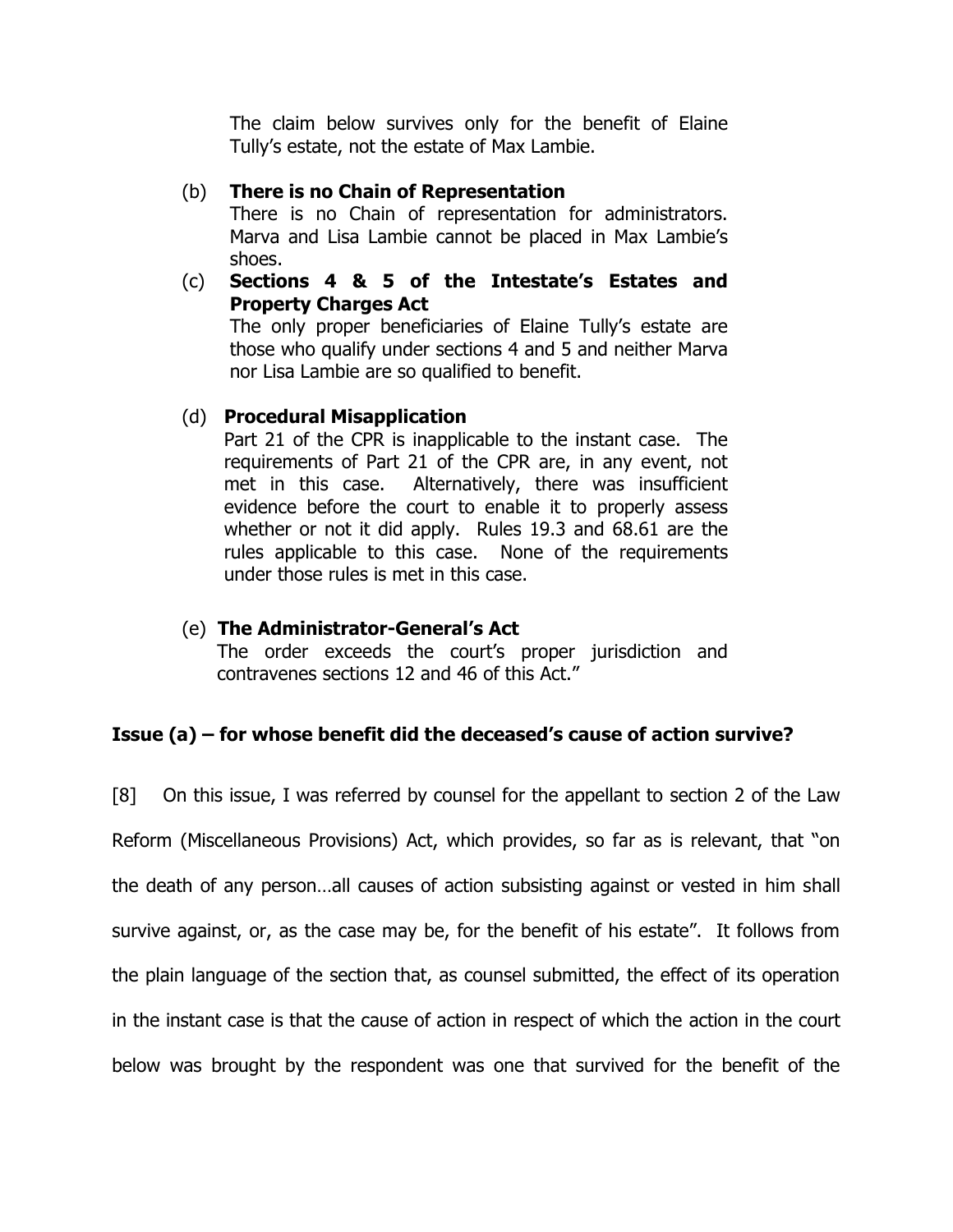deceased's estate (that is, the late Ms Tully's estate), and not for the general benefit of anyone claiming an interest, or indeed for the benefit of the estate of the respondent, as administrator of her estate.

[9] In this regard, as the decision at first instance of Karl Harrison J, as he then was, in **Stephens v Raymond** (Suit No. C.L. S139/1994, judgment delivered 14 July 2000), (to which I was also referred by the appellant) confirms, any claim brought for the benefit of the estate of an intestate deceased person must be brought by a duly appointed representative of the estate (even where, as in that case, the claimant would have been entitled to obtain a grant of letters of administration). On the face of it, therefore, it does not appear that either the respondent's wife or daughter, who the judge by his order appointed to carry on the action in this case, was in fact qualified for such an appointment.

#### **Issue (b) – does the principle of the chain of representation apply?**

[10] It is a well known principle of the law of succession that the executor of a sole or last surviving executor of the testator's estate becomes the executor of the testator in the event of the original executor dying without having completed administration of the testator's estate. This is the principle of the chain of representation (see, for example, **Swoffer v Swoffer** [1896] P. 131). (And see further, rule 68.48(1) of the CPR, which provides that an application for a grant of probate may be made by [the 'second executor<sup>'</sup>] in relation to any estate that was being handled by [the 'first executor'] where the principle of the chain of representation is applicable".) It is, however,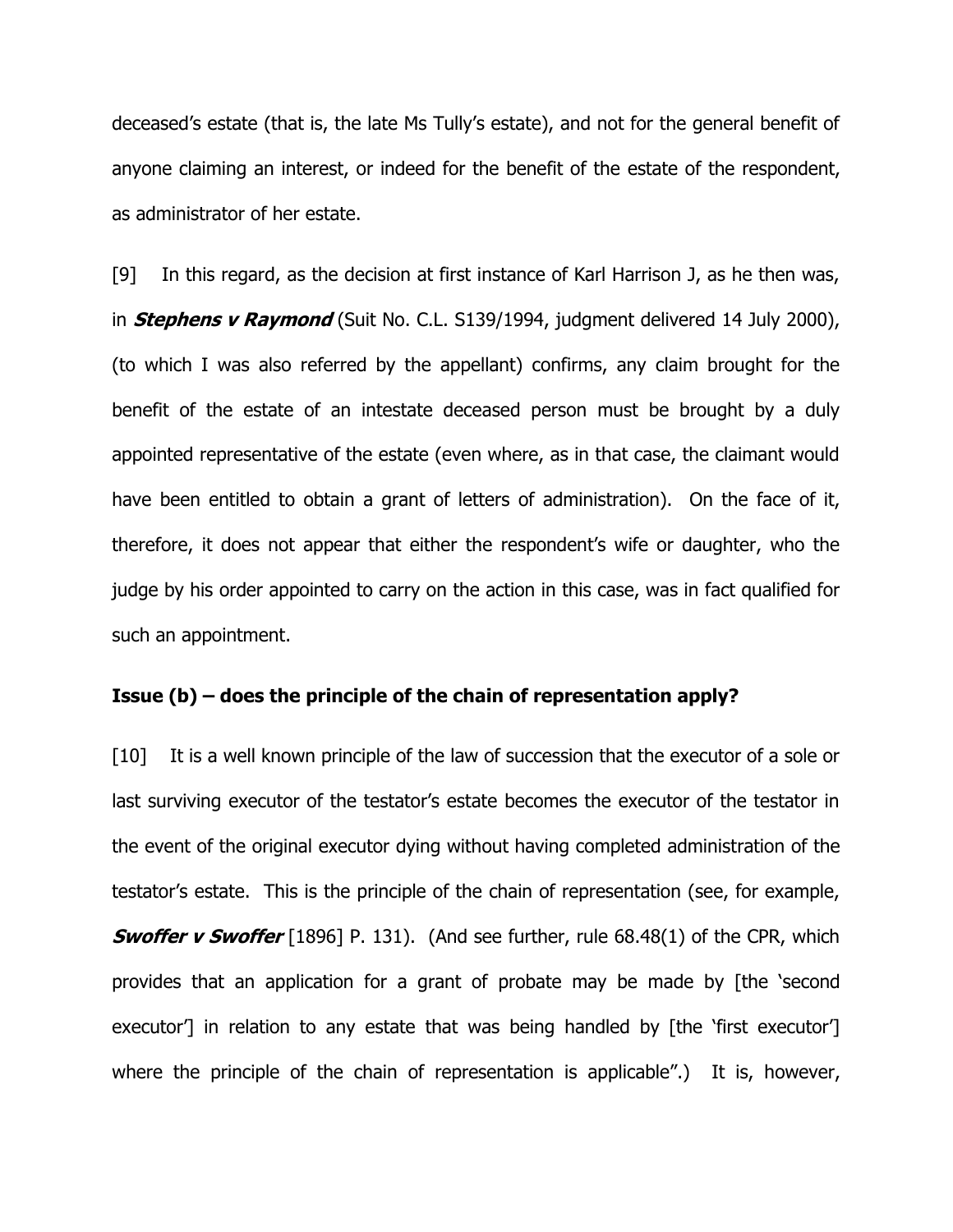equally well settled that there is no chain of representation in relation to administrators of an intestate's estate, even where the administrator himself dies testate. The reason for the distinction was explained by Blackstone (in a passage quoted in Parry on Succession,  $5<sup>th</sup>$  edn, at page 183), as follows:

> "The power of an executor is founded upon the special confidence and actual appointment of the deceased; and such executor is therefore allowed to transmit that power to another, in whom the deceased has responded no trust at all; and, therefore, on the death of that officer, it results back to the ordinary to appoint another. And, with regard to the administrator of A's executor, he has clearly no privity or relation to A; being only commissioned to administer the effects of the intestate executor, and not of the original testator. Wherefore, in both these cases, and whenever the course of representation from executor to executor is interrupted by any one administration, it is necessary for the ordinary to commit administration afresh of the goods of the deceased not administered by the former executor or administrator."

[11] In the instant case, the deceased having died intestate, the principle therefore has no application and what will be required to complete administration of her estate is

a fresh grant of administration in respect of the unadministered portion.

## **Issue (c) – are Marva and Lisa Lambie eligible for appointment as administrators of the deceased's estate?**

[12] As I have already suggested, the respondent having died before completing administration of the deceased's estate, a fresh grant of administration to that portion of her estate will be required. The appellant submits that an application for such a grant would have to be made by someone entitled to do so by virtue of the provisions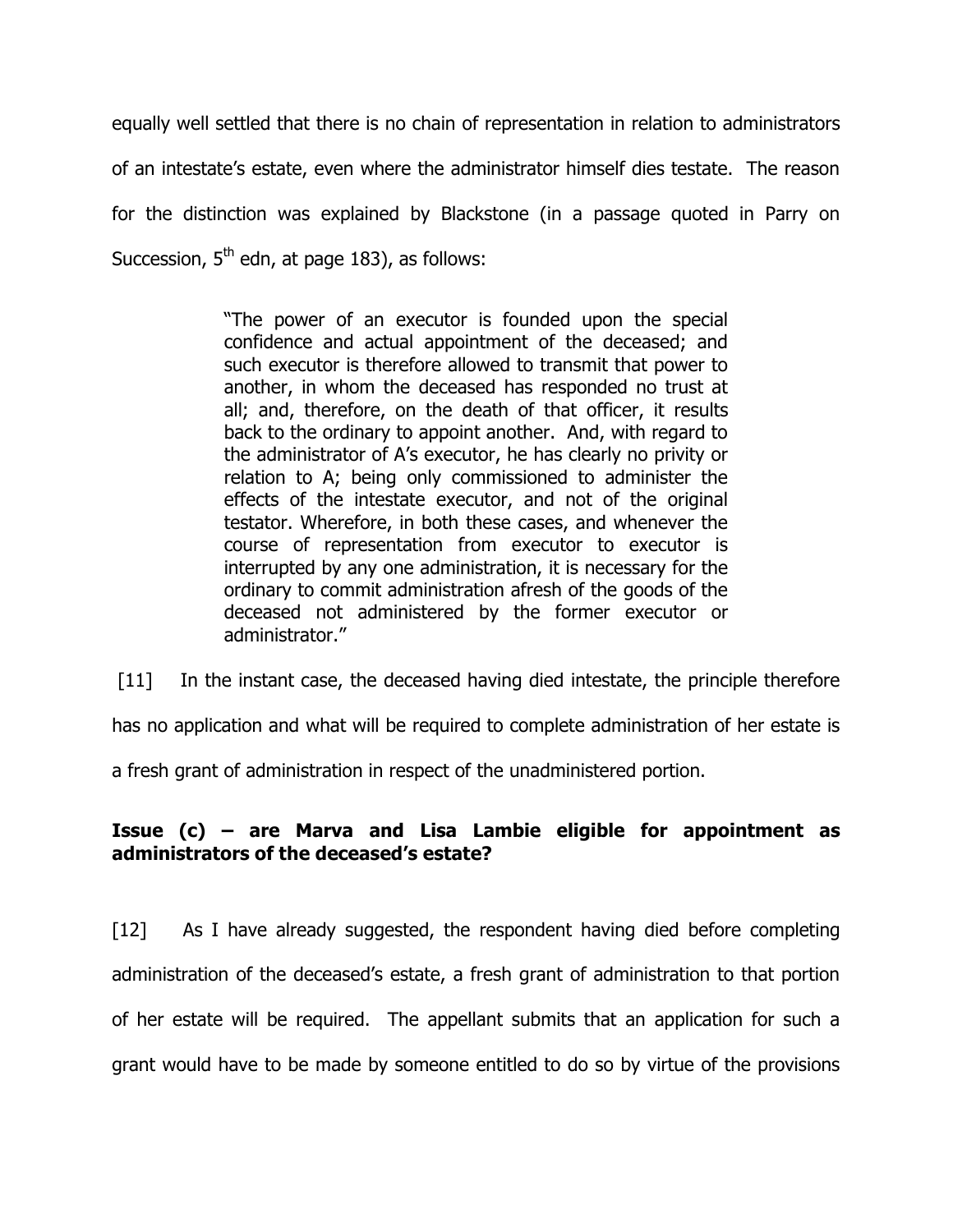of sections 4 and 5 of the Intestates' Estates and Property Charges Act ('the Act'), that is, a surviving spouse, child or children, parent or parents or "other eligible relatives" (which would include the intestate deceased's aunt) of the deceased.

[13] Given that there was no application before the judge below, and he made no order, pertaining to representation of the deceased's estate, this is an issue that does not arise strictly speaking on this application and I therefore think that it may well be best for me to refrain from expressing any view on it at this stage. This is especially so in the light of my clear conclusions on the first two issues, which may require the making of some further or other application to the court, for the purpose of securing appropriate representation for the continuation of the action in the court below for the benefit of the deceased's estate.

### **Issue (d) – does Part 21 of the CPR apply?**

[14] The appellant submits that, although the application to the court below was purportedly made pursuant to Part 21 of the CPR, there is in fact no provision in that part of the rules that can apply in the instant case. Rule 21.1 states as follows:

- "21.1 (1) This rule applies to any proceedings, other than proceedings falling within rule 21.4, where 5 or more parsons have the same or a similar interest in the proceedings.
	- (2) The court may appoint  $-$ 
		- (a) one or more of those persons; or
		- (b) a body having a sufficient interest in the proceedings,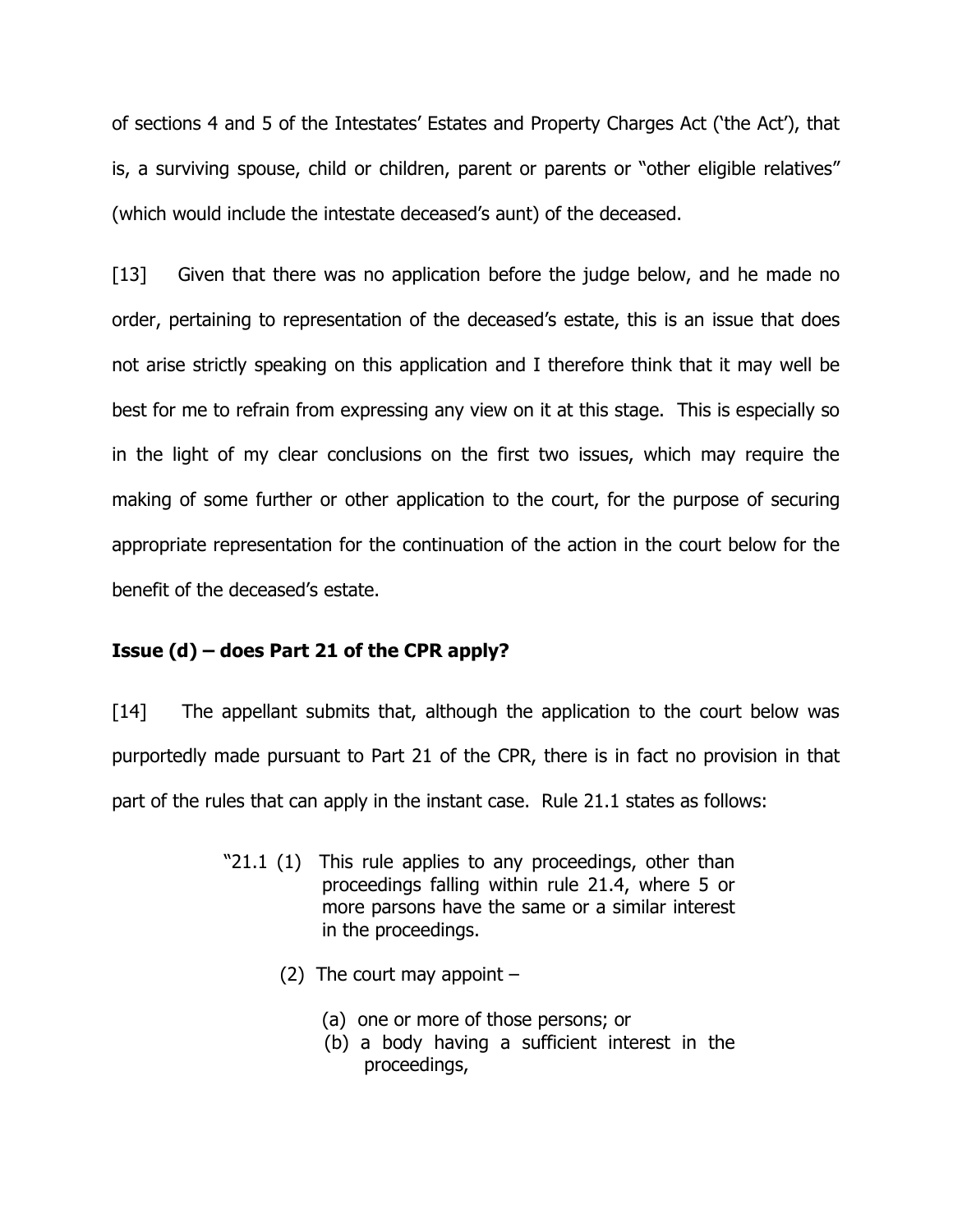to represent all or some of the persons with the same or similar interest.

 (3) A representative under this rule may either be a claimant or a defendant."

[15] It seems to me that, on the face of it, this rule can have no application in this case, there being no evidence that this is a case which five or more persons have "the same or a similar interest in the proceedings".

[16] More promising may be rule 21.4, which reads as follows:

- "21.4 (1) This rule applies only to proceedings about-
	- (a) The estate of someone who is dead;
	- (b) property subject to a trust; or
	- (c) the construction of a written instrument.
	- (2) The court may appoint one or more persons to represent any person or class of persons (including an unborn person or persons) who is or may be interested in or affected by the proceedings (whether presently or for any future, contingent or unascertained interest) where –
		- (a) the person, or the class or some member of it, cannot be ascertained or cannot readily be ascertained;
		- (b) the person, or the class or some member of it, though ascertained cannot be found; or
		- (c) it is expedient to do so for any other reason.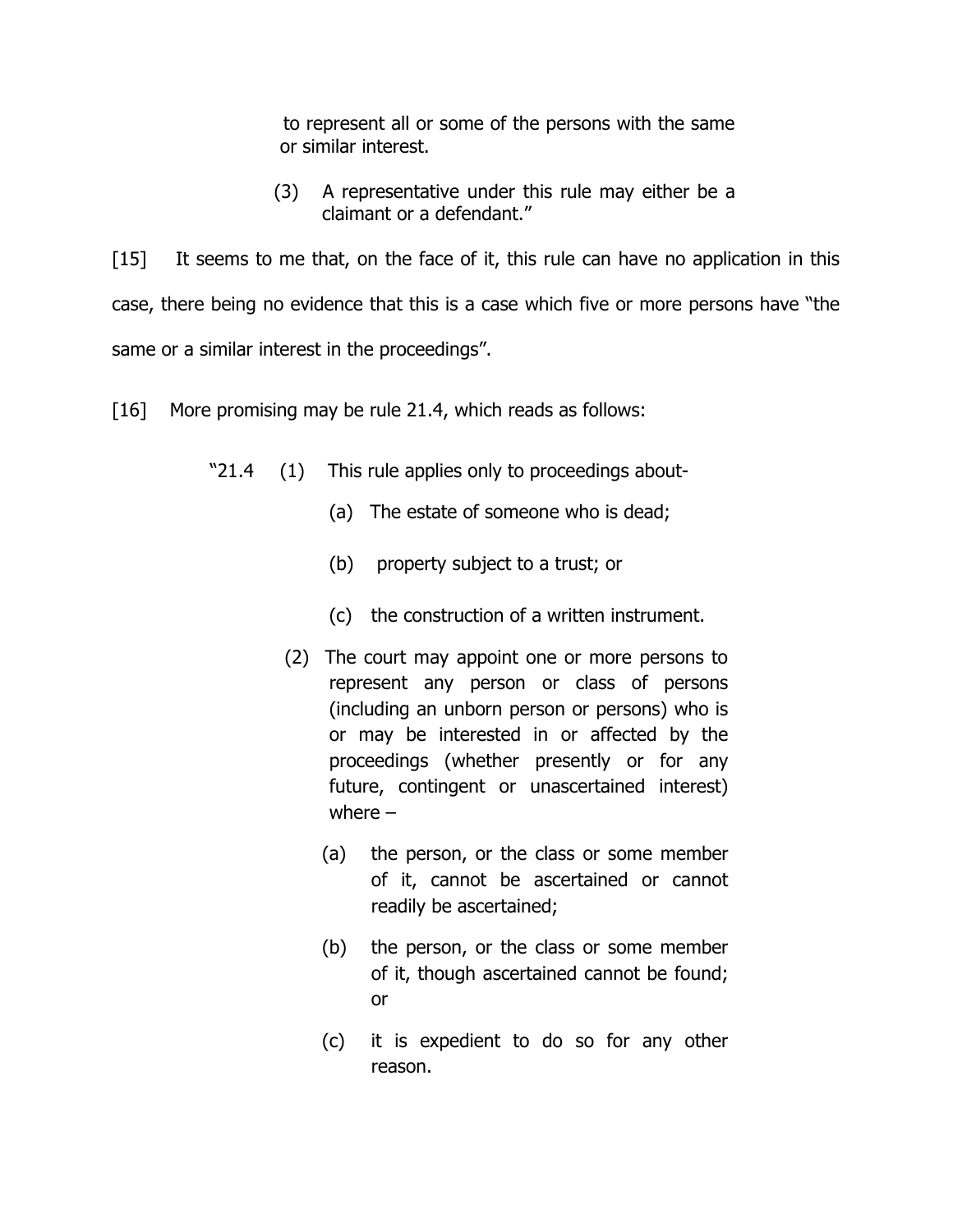- (3) An application for an order to appoint a representative party under this rule may be made by -
	- (a) any party; or
	- (b) any person who wishes to be appointed as a representative party.
- (4) A representative appointed under this rule may be either a claimant or a defendant.
- (5) A decision of the court binds everyone whom a representative claimant or representative defendant represents."

[17] The appellant submitted that this rule was only applicable to proceedings "about" the estate of a deceased person, and not, as in this case, proceedings about the validity of mortgages brought by the estate of a deceased person. Further, this rule allows for the appointment of a representative, whereas in the instant case the deceased's estate was already represented by the respondent. I again agree with the appellant, essentially for the reasons submitted on its behalf. Rule 21.4 is concerned with the representation of persons who "cannot be ascertained or cannot readily be ascertained" (rule 21.4(2)(a)), which is far removed from the situation in the instant case.

[18] It is clear that, as the appellant also submitted, the application which ought to have been made upon the death of the named respondent in this case was for the substitution of someone else for him as personal representative, pursuant to rule 68.61 of the CPR. Had that been done, the substituted personal representative would then